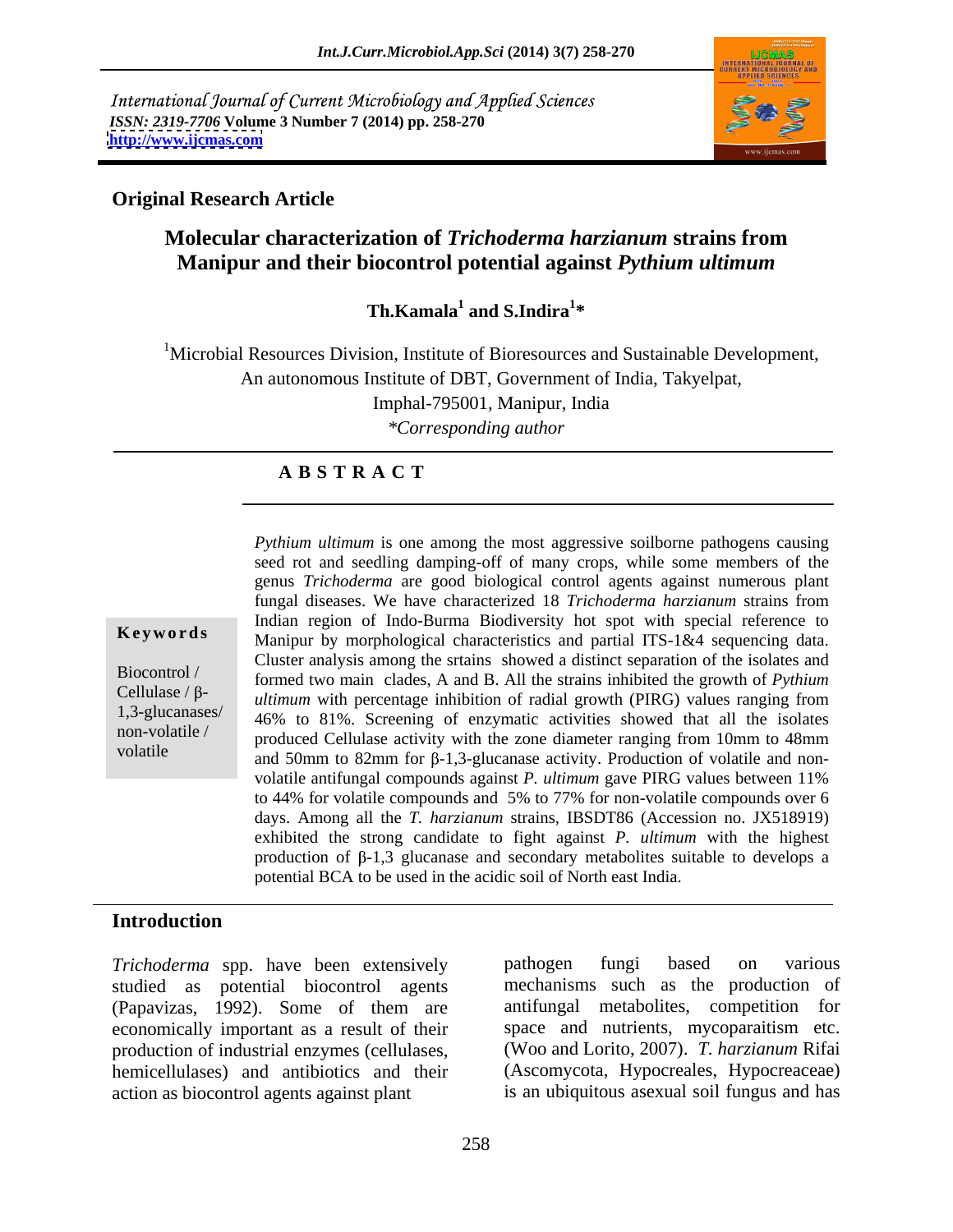been used in the biological control of several processs is crucial. The aim of this study plant-pathogenic fungi, e.g. *Fusarium*, was to characterize from climatic condition *Pythium*, *Rhizoctonia* and *Sclerotinia* of NE India with reference to Manipur for species and also used in the different the potential antagonist against *P. ultimum*. formulations of bio-fertilizers on various *Trichoderma harzianum* is so far unique in agricultural crops (Harman and Kubicek, 1998). The reason is that *T. harzianum* higher intraspecific gene sequence diversity propagules are capable to produce cheap than other species of *Trichoderma* (Gams formulations in large quantities and high and Meyer, 1998). So, in a practical concentration, whether in liquid (water or biological control situation, differentiation is oil) or dry (granules, pellets and wettable required to define populations within a power), and it can also be strored long single species. A particular strain of *T.*  period without losing any beneficial effects *harzianum* may be a good or bad biological (Siddiquee et al., 2009). Among the control agent depending upon the intended different strains of *Trichoderma*, *T.*  target and the functions required. It will harzianum was found to be the most therefore be necessary to select the most effective antagonists against efficient strain for each individual phytopathogenic fungi (Siddiquee et al., 2009).

*Pythium* species are among the most aggressive soilborne pathogens, causing **Isolation, Purification**<br>seed rot and seedling damning-off in many **of the test organism** seed rot and seedling damping-off in many crops (Whipps and Lumsden, 1991). Despite substantial economic losses associated with the conspicuous and destructive nature of *Pythium ultimum*, management of the fields of Manipur by following the method diseases caused by these soilborne plant of Tate, R.L. (Tate, 1995) using diseases caused by these soilborne plant pathogens through fungicidal seed *Trichoderma* selective medium (TSM). *P.*  treatments has proved to be impractical, *ultimum* was obtained from the infected mainly because of increased concern about ginger rhizome rot sample collected from mainly because of increased concern about the fate of synthetic chemicals in the environment and the development of fungicide-resistant *Pythium* strains (Whipps and Lumsden, 1991). In this context, the major task now facing scientists is to develop alternatives to chemicals using a combination of approaches for effective stored in mineral<br>management of crop diseases caused by for further used. management of crop diseases caused by *Pythium* spp. *Pythium* spp of the class oomycetes are exceptional in that their cell<br>walls contain  $\beta$ -(1.3)-(1.6)-D-glucans and **genomic DNA extraction** walls contain  $\beta$ -(1,3)-(1,6)-D-glucans and cellulose instead of chitin as major structural components (Blaschek et al., 1992) and it can be speculated that the role played by isolates were grown in 100 ml of potato olucanases and cellulases in the antagonistic dextrose broth for 3 days at room glucanases and cellulases in the antagonistic

*Trichoderma,* as it exhibit a considerably efficient strain for each individual pathosystem (Sharma et al., 2009).

# **Materials and Methods**

## **Isolation, Purification and Identification of the test organism**

*Trichoderma* spp were isolated from the soil samples collected from different agricultural fields of Manipur by following the method of Tate, R.L. (Tate, 1995) using *ultimum* was obtained from the infected ginger rhizome rot sample collected from agricultural fields of Manipur. The plates were incubated at  $25 \pm 2$ °C for 3-7 days. *Trichoderma* spp. isolates were identified to species levels morphologically (Rifai, 1969) as well as by molecular technique following ITS sequence analysis. The cultures were stored in mineral oil and lyophilized form for further used.

## **Preparation of fungal mycelium and genomic DNA extraction**

*Trichoderma harzianum* and *P. ultimum* isolates were grown in 100 ml of potato dextrose broth for 3 days at room temperature with rotary shaking at 120 rpm.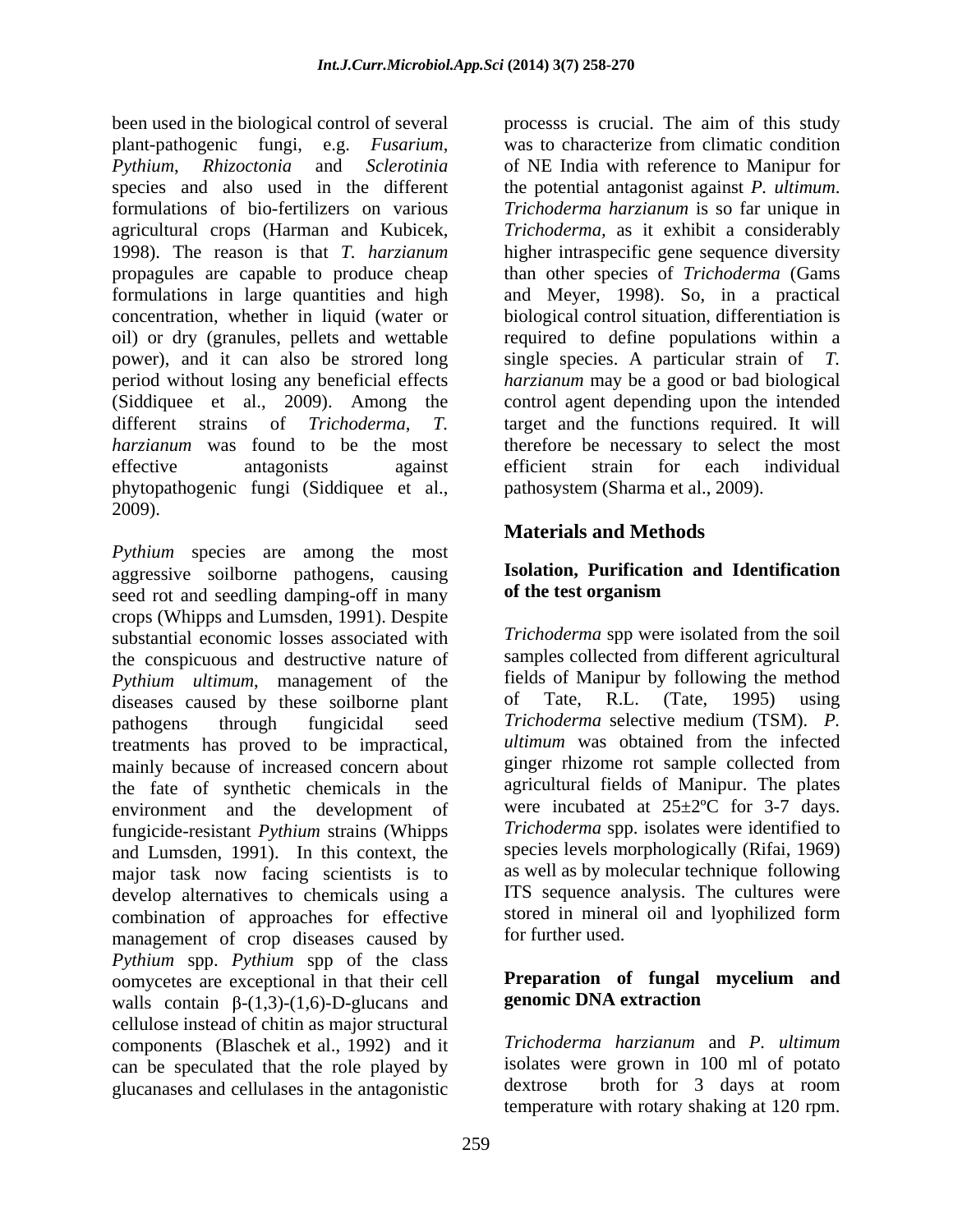Mycelia were harvested by filteration agarose gel buffered with 0.5X TBE and through filter paper and washed with distilled water. Genomic DNA were extracted using the method of Raeder and **DNA** sequencing and Phylogenetic Broda (1985) with minor modifications as **Analysis** described by Hermosa *et al*. 2000. A total of 200 mg of fresh mycelia was ground and Template DNA (50 µl) was directly extracted with 1.0 ml of lysis buffer. prepared from PCR-ITS region and got Samples were mixed by vortexing and sequence from Bangalore Genei, India and incubated at 37ºC for 1hr. Then it was centrifuged at 12000 rpm for 15 min by adding 25:24:1 (by volume) phenol- with pattern analysis software. Isolates were chloroform-isoamyl alcohol at 4ºC. Nucleic grouped using the cluster analysis UPGMA acid in aqueous phase was precipitated with (Unweighted Pair Group Method with 0.25 volume of 7.5 M ammonium acetate Arithmatic Average) (Nei and Li, 1979). and with 2.5 volumes of ice-cold ethanol. Phylogenetic analysis were completed using The samples were centrifuged at 12000 rpm the MEGA package. Bootstrap tests with for 15 min and pellets were washed with 1,000 replications (Felsenstein, 1985) were 70% ethanol, air dried and suspended in conducted to examine the reliability of the 50µl of TE buffer. The nucleic acid interior branches and the validity of the trees dissolved in TE buffer were stored at -20ºC until use. DNA was quantified by using Nano-drop at 260 nm. DNA was also quantified by means of 1% agarose gel electrophoresis using a 1 kbp DNA ladder as DNA size marker. All of the 18 *T. harzianum* isolates identified

 $\mu$ l of 5X buffer with MgCl<sub>2</sub> (Promega), 0.7 $\mu$ l of dNTP, 0.8 $\mu$ l Taq DNA polymerase,  $\mu$ l Miliq. H<sub>2</sub>0 and 3 $\mu$ l of genomic DNA (50) After that, a 5mm disc was taken from the denaturation at 52ºC for 1min, annealing at PCR products were electrophoresed on 1% in the presence and absence of the

photographed.

## **DNA sequencing and Phylogenetic Analysis**

submitted to NCBI Gene Bank. The patterns were normalized and then processed Arithmatic Average) (Nei and Li, 1979). obtained.

## **Dual culture technique for antagonistic activity**

**DNA amplification** analysis data were screened for their DNAs were amplified using primers ITS1 using the modified method given by Evans (5 -TCGGTAGGTGAACCTGCGG-3 ) and et al (2003) with some modifications. ITS4 (5 -CCTCCGCTTATTGATATGC-3 ) Sterilized PDA media of 20 ml was poured (White et al., 1990). PCR was performed in into the sterile petri dishes and each plate a total reaction volume of 50 µl containing 5 was then inoculated with 5mm diameter agar 0.7µl of dNTP, 0.8µl Taq DNA polymerase, growing pure culture of *P. ultimum* and 0.5µl each of primers ITS1 and ITS4, 39.5 placed at one side of the PDA culture plate. ng/ µl). The amplification program included edge of a 2 days old pure culture of each *T.*  an initial denaturation at 94ºC for 1 min, *harzianum* isolates and placed at the followed by 30 cycles of denaturation at periphery on the opposite side of the same 94ºC for 1 min, followed by 30 cycles of Petri dish. For the control plate, only *P.*  72ºC (90sec), extension at 72ºC in a without *T. harzianum*. Results revealed as thermocycler. Following amplification, the mean colony growth of the causal pathogen by morphological as well as sequence mycoparasitic ability against the *P. ultimum* disc cut from the edge side from the actively After that, a 5mm disc was taken from the *ultimum* was placed in a similar manner in the presence and absence of the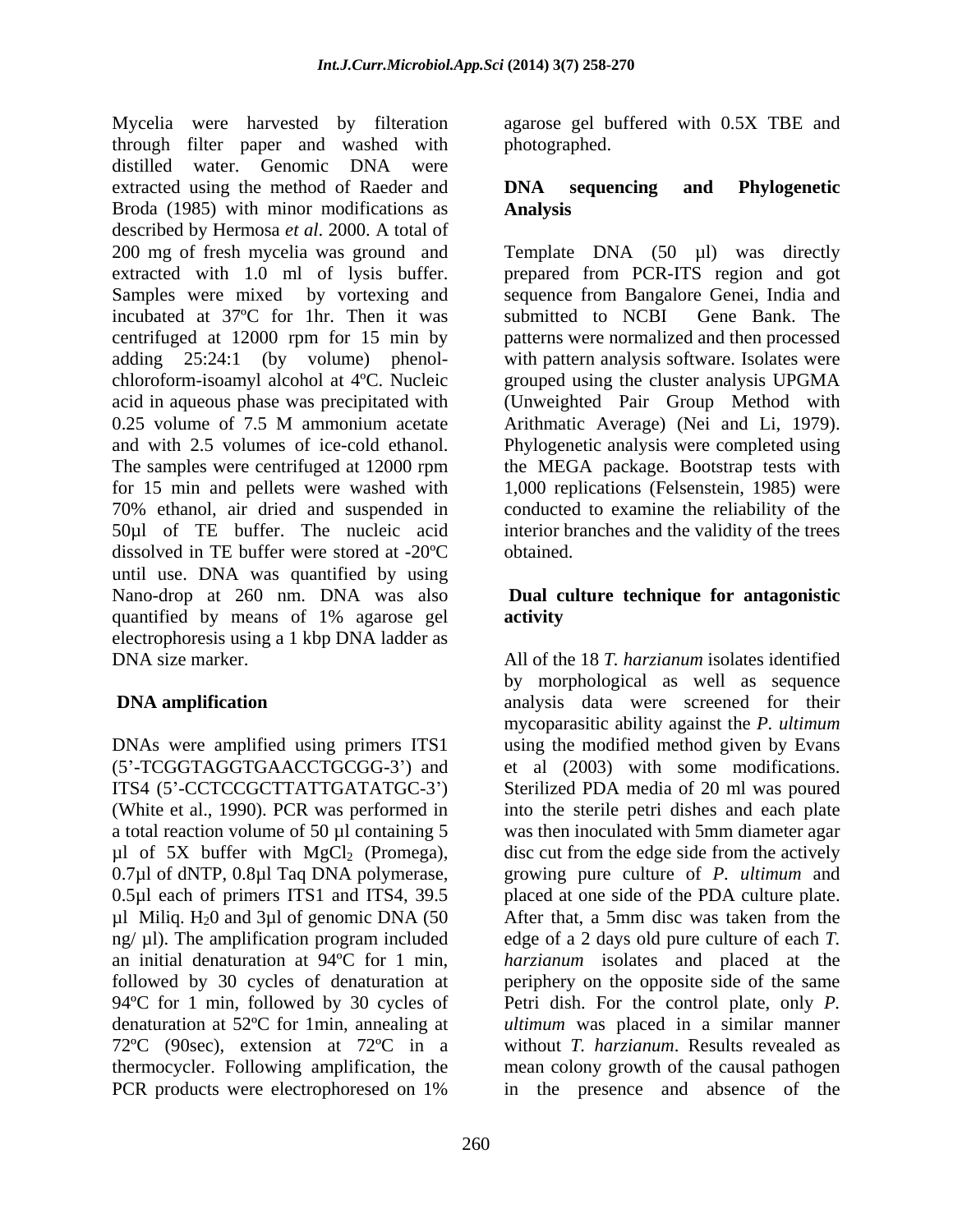antagonist. The percentage inhibition of

Where, PIRG = percentage inhibition of clearance zone formation radial growth; R1= radial growth of *P. ultimum* in the absence of the antagonist (control); R2 = radial growth of *P. ultimum* in the presence of the antagonist.

The production of Cellulase activity from 1971A). The 5-mm disc of T. hargianum via the Gram's iodine method (Kasana et al.,  $\qquad$  plates in triplicates sealed with parafilm. 2008). In this method, a 5 mm disc of disc was also maintained. After 3-4 days, ml  $dH_2$ 0) and the plates were allowed to sit<br>for 5 minutes until the dye settled into the growth confirms cellulase activity. The halo diameters were measured using a scale for a semi-qualitative comparison of cellulase activity among the isolates (Miranda et al.,

El-Katatny et al 2001. A 6 mm culture disc at 25°C for 3 days. ß-1,3-glucanases activity the plate. The colony diameter of the

radial growth (PIRG) was calculated using  $0.1\%$  congo red dye for 15–20 min followed the formula % PIRG = R1-R2/R1 X100 by distaining with 1 N NaCl and 1 N NaOH (Skidmore and Dickinson, 1976). for 15 min. The distaining was repeated on the plates was observed by dipping in twice and activity was recorded with the clearance zone formation

### .**Production of volatile and non-volatile metabolites**

**Production of Enzymatic activities production of volatile inhibitory substances Production of Cellulase activity** by following the modified methods of the *T. harzianum* isolates were determined colony was inoculated centrally on PDA *Trichoderma* culture was inoculated onto a pathogens (*P. ultimum*) were inoculated on petridish containing carboxymethyl fresh PDA and covered with the lids of the cellulose (CMC agar and then incubated for petriplates inoculated with antagonist. The 3 days. A control plate without the culture plates were fixed with cellophane-tape and the CMC agar plates with the isolates and control plates were inoculated with pathogen the controls were flooded with Gram's alone. Growth of *P. ultimum* was measured iodine solution (2.0g Kl and 1.0g I, per 300 after 5–6 days of incubation and the for 5 minutes until the dye settled into the production of non-volatile substances by the media to visualize the cellulase activity. The *T. harzianum* isolates against the *P. ultimum* appearance of clear halos around the culture was studied using the modified method 2011).  $1^{\circ}$ C on a rotatory shaker set at 100 rpm for **Production of β-1,3-glucanases** the broth was centrifuged at 3000rpm for 15 For screening of  $\beta$ -1,3-glucanases activity, supernatant was concentrated to 1/10<sup>th</sup> times carboxymethyl cellulose agar (CMC agar) by lyophilizing. Three holes were made by medium amended with laminarin was used using cork borer in the PDA plate and 0.45 according to the modified method given by  $\mu$  of the concentrated broth was added into of *T. harzianum* was placed at the centre of inoculated into each holes and a small disc the CMC agar plate. Plates were incubated of pathogen was inoculated at the centre of *T. harzianum* isolates were evaluated for the Dennis and Webster (Dennis and Webster, 1971A). The 5-mm disc of *T. harzianum* plates in triplicates sealed with parafilm. After <sup>5</sup> days of incubation, the test incubated for another 7 days; whereas, inhibition zones were recorded. The described by (Dennis and Webster, 1971B). *Trichoderma* isolates were inoculated in 100 ml sterilized potato dextrose broth (PDB) in 250 ml conical flasks and incubated at  $25 \pm$ 4-5 days. The mycelium was removed and min and the pallet was discarded. The <sup>th</sup> times each holes and a small disc of pathogen was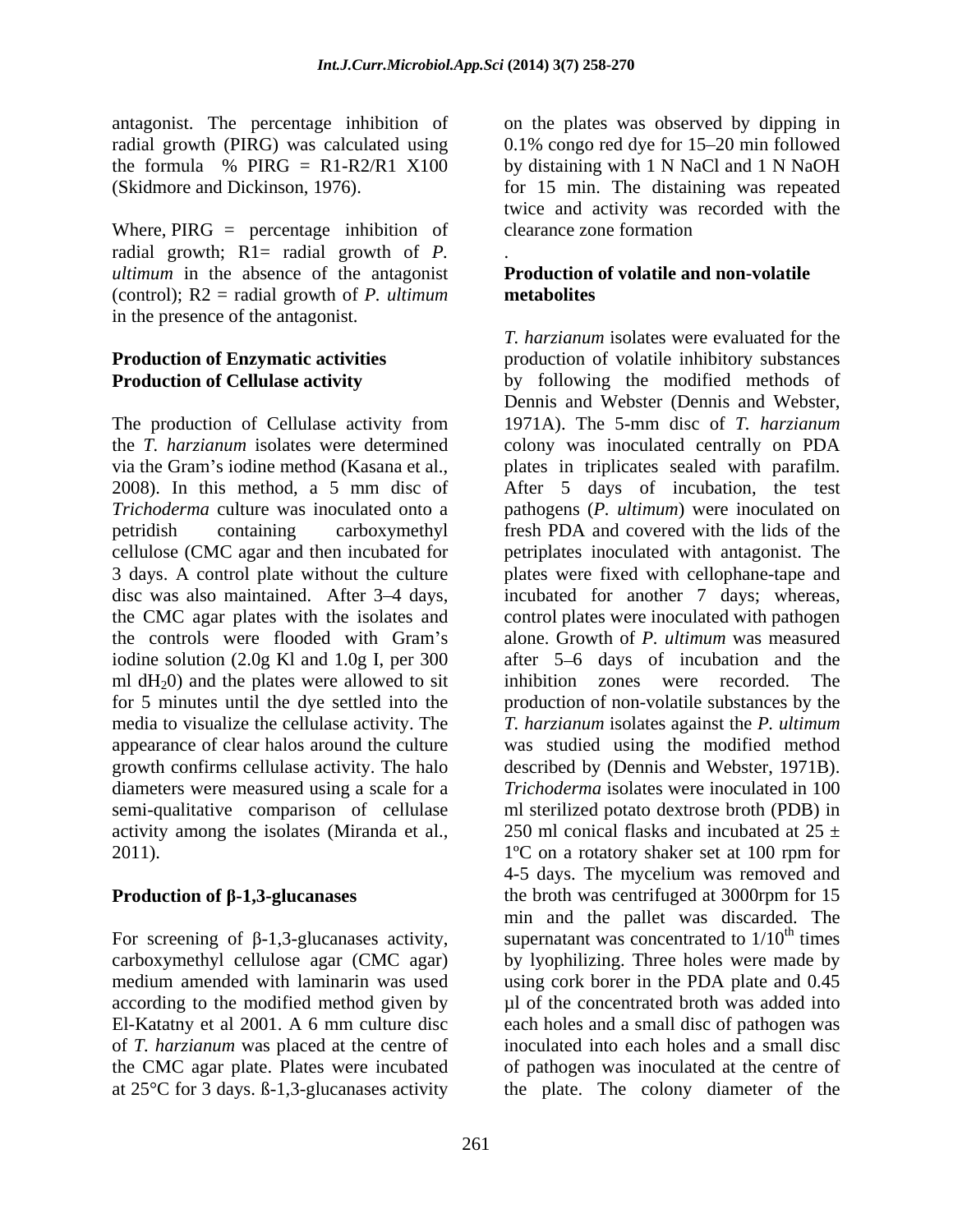pathogen and the inhibition percent of the PDA were also appears green or yellowish pathogen were calculated. There were three in colour. Microscopic examinations showed replicates for each treatment. The inhibition that the conidiophores typically formed zone of the mycelial growth in relation to branches at 90°C along the length of the

Statistical calculations were performed by in the whorls which were typically flask using 1-way Anova factor. Comparison shaped, densely clustered on the main axis among the treatments were means of three (Fig.3). Among the total 40 *Trichoderma* replicates. Differences between treatment means were determined using LSD at the 0.05 probability level.

## **Results and Discussion**

*Trichoderma* spp. were isolated from the soil collected from different agricultural fields of Manipur using TSM. After four<br>days of inquisition Trichoderma colonies in order to confirm that the sequences days of incubation, *Trichoderma* colonies were seen and these colonies were further transferred into Potato dextrose agar (PDA) slant and kept inside the freeze for further studies. A total of 40 *Trichoderma* colonies were obtained from the soil samples throughout the different sampling sites.

# **Morphological characterization of** *T.*

then enlarged of 5 to 6 mm within 5-6 days. By this time, the white colony turned into green/yellow/off-white on the medium (Fig.1). The colonies became rapidly and readily developed with typical yellow-green colour, which make their identification easy from other soil-borne fungi. After 7 to 8 days, 50 to 60% of the colonies appeared as dark green with compact conidiophores reverse side of *T. harzianum* colonies on

growth of the control was recorded. main axis from which they arise. Phialides **Statistical analysis** in structure. It forms branches towards the were enlarged in the middle and cylindrical tip and secondary branches tended to be held isolates, 18 isolates were identified as *T. harzianum* morphologically.

## **Sequence Alignment**

**Isolation of** *Trichoderma* **on TSM** expected eighteen *I*. *harzianum* strains *harzianum* isolates *harzianum* isolates *harzianum* isolates *n Trichoderma* colonies were initially the ITS1 region which indicates that the observed as white specks on the TSM which sequences are similar and closely related. The PCR product of the ITS region of all the expected eighteen *T. harzianum* strains amplified with band sizes ranges from 500 to 600bp. These PCR products were directly sequenced and aligned. The priming site of the ITS1 and ITS4 primers were determined in order to confirm that the sequences obtained corresponding to the actual ITS1 region (Table 1) (Kamala et al., 2013). All the eighteen *Trichoderma* isolates were found to be closely related with those *T. harzianum* found in NCBI. A multiple sequence alignment was carried out that includes the ITS1 region, including gaps and the complete sequences align. There were in the multiple sequence alignment within sequences are similar and closely related. From the sequence alignment of the eighteen *T. harzianum* isolates, variations were observed between *T. harzianum* isolates.

## **Phylogenetic Analysis**

throughout the 90mm plate (Fig.2). The using Mega 5 software (Fig.4). Considerable For phylogenetic analysis of the eighteen isolates of *T. harzianum*, a dendrogram was constructed through the method of UPGMA using Mega 5 software (Fig.4). Considerable variation was observed among some of the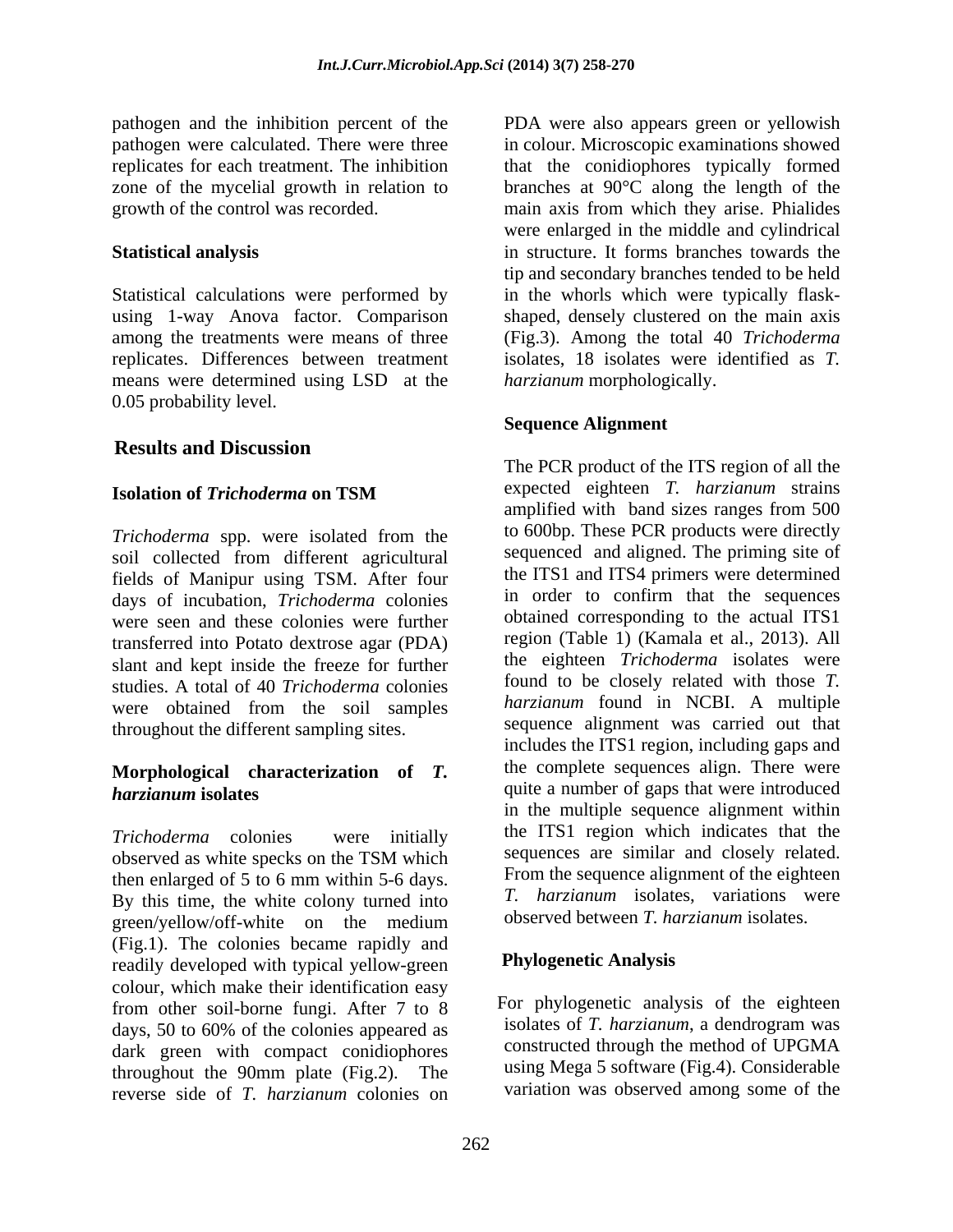isolates of *T. harzianum*. The combined tree of the *T. harzianum* strains inferred from the with zone diameter ranging from 10mm to sequence analysis split into two strongly 48.5mm. IBSD T89 isolate produced the supported Clades, A and B. Clade A highest Cellulase activity with a zone contained twelve isolates of *T. harzianum* diameter of 48.5mm, while IBSD T11 (IBSDT54, IBSDT75, IBSDT40, IBSDT11, isolate produced minimum Cellulase activity IBSDT142, IBSDT100, IBSDT1, IBSDT47, with a zone diameter of 10.5mm. All the IBSDT74, IBSDT77, IBSDT17 & isolates of *T. harzianum* exhibited the  $\beta$ -1,3-IBSDT86). Whereas Clade B contained only glucanases activities with a zone diameter six strain of *T. harzianum* (IBSDT101, ranging from 50mm to 82mm. The isolate IBSDT70, IBSDT137, IBSDT112, IBSD T86 produced the maximum  $\beta$ -1,3-IBSDT12 & IBSDT89). The robustness of glucanases activity (82.5mm) while IBSD the internal branches was assesses with 1000 bootstrap replications.

# **Antagonistic activities of** *T. harzianum*

All of the 18 *T. harzianum* isolates produced different rates of growth inhibitions against enzymatic activities such as Cellulases and *P. ultimum* demonstrating variations in the  $\beta$ -1,3-glucanases activities, they were antagonistic action ranging from 46% to 81% PIRG value (Table 2). The data metabolite production. Percentage inhibition obtained were subjected to ANOVA radial growth (PIRG) of *P. ultimum* in the analysis. Strain IBSD T86 showed the presence of volatile compoundsranges from highest PIRG value of 81% against *P.*  11% to 44% at 6 days of the experimental *ultimum*. Based on the PIRG values, the 5 period (Table 2). The data were subjected to best antagonist isolates in decreasing order ANOVA analysis. Strain IBSD T89 showed were rated as  $T86 > T11 > T142 > T89 >$  highest PIRG value of 44% (Table 2). On T112. Whereas strains IBSD T54 showed the other hand, isolates IBSD T142 showed the smallest amount of inhibitory effect on the least inhibitory effect on the *P. ultimum* the *P. ultimum* mycelial growth with (46.5%) inhibition. The degree of colonizing and penetrating the *P. ultimum* hyphae by *Trichoderma harzianum* thereby killing the pathogen was examined under trinocular microscope and photograph has been taken (Fig. 5). volatile compounds that diffused through the

## **Screening of** *T. harzianum* **isolates for enzymatic production**  $\%$  (Table 2). The data obtained were

*harzianum* exhibited Cellulases activity isolates of *T. harzianum* exhibited the  $\beta$ -1,3-T1 produced the least activity (50.5mm).

# **Inhibition effects of volatile compounds**

**against P. ultimum After screening the relative potency of the** eighteen *T. harzianum* isolates for their antagonistic activities as well as the further screened for volatile and non-volatile mycelia growth at 11%.

## **Inhibition effects of non-volatile compounds**

The activity of lytic enzymes production of analysis. The highest PIRG was shown by Cellulases and  $\beta$ -1,3-glucanases activities of isolate IBSD T86 (77.5%), whereas the *T. harzianum* strains are summarized in lowest PIRG was shown by isolate IBSD T1 Fig.6. All the sixteen isolates of *T.*  at 5.5%. The *P. ultimum* mycelia smoothlyAll the *T. harzianum* isolates released non resulting inhibition growth of *P. ultimum*, giving PIRG values that ranges from 5 to 77 % (Table 2). The data obtained were transformed and subjected to ANOVA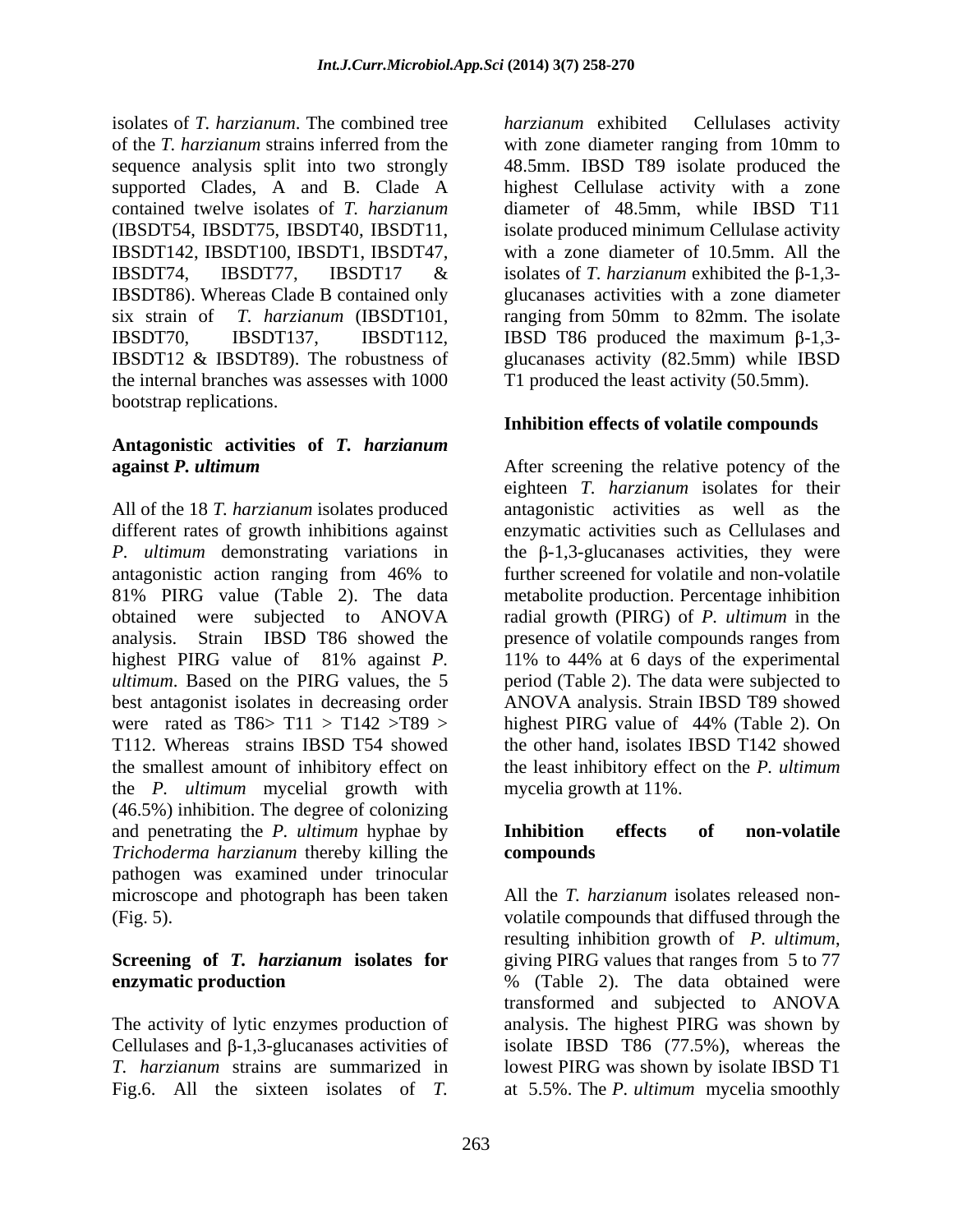*Trichoderma* species can act as biocontrol agents through different synergistic produced. These results are in accordance mechanisms. However, it is difficult to with Mukherjee et al (Mukherjee et al., predict the degree of synergism and the behavior of a BCA in a natural pathosystem. The right selection of BCAs, which begins isolates. On the basis of a UPGMA with a safe characterization of biocontrol bootstrap tree analysis with 1,000 bootstrap strains in the taxonomic schemes of replications demonstrated two main clusters *Trichoderma* is important since, the exact as Clade A and Clade B (Fig. 4). identification of strains to the species level is the first step in utilizing the full potential Antagonistic effect based on the dual culture of fungi in specific applications (Lieckfeldt experiments showed that *T. harzianum* et al., 1999). A total of 18 strains of isolates significantly inhibited the mycelia *Trichoderma harzianum* were identified at growth of *P. ultimum* ranging from 46 to 81 the species level by morphological character %. Inhibition zones were visibly observed. using the existing taxonomic criteria and by Isolate IBSDT86 gave the highest PIRG the analysis of their ITS region gene value of 81 % with an incubation period of sequences. Aggregate species of *T.*  6 days. Here, all isolates gave different harzianum can be differentiated on the basis degree of PIRG values, even though they of macroscopic (colour of conidia, sporulation patterns and density and (Naseby et al., 2000) reported that microscopic (structure and arrangement of Trichoderma strains have antagonistic phialides, conidial size and shape) features. activity towards the pathogen P. ultimum, In a similar study, Sariah et al (2005) which is related to an improvement in plant morphologically identified *T. harzianum*, *T.* production. *virens*, *T. koningii* and *T. longibrachiatum* made up 72, 14, 10 and 4%, respectively. The production of Cellulase and the  $\beta$ -1,3-But, there is evidence that morphologically defined taxa are polyphyletic e.g., *T.*  wide variety of fungi and majority of fungus *harzianum*; Muthumeenakshi et al (1994) : secret these two enzymes into the medium. Fujimori and Okuda (1994). This result These enzymes play important role in the suggests that there are not enough enzymatic degradation of cell walls of morphological and cultural characters to phytopathogenic fungi like *P.ultimum* reliably define species. In the recent years, during mycoparasitic interaction. In our molecular biological techniques have proven experiment, all the 18 isolates of *T.*  to be valuable tools in fungal taxonomy, and *harzianum* produces Cellulase enzyme with their application has led to the a wide range of diameter ranging from reconsideration of several genera. The utility 10mm to 48.5mm with the reduction in the of molecular techniques in indicating growth of *P. ultimum*. Benhamou and Chet interrelations among species and, when (1997) reported that loosening and even combined with phenotypic characters, can dissolution of the deposits initially formed

and freely grew on the control plate, but in lead to a sound taxonomy that is reflective the presence of *T. harzianum*, it released of phylogenetic relationships (Kindermann some toxic substances to inhibit the *P*. et al., 1998). ITS region of rDNA of *T*. *ultimum*. *harzianum* were amplified using genus specific ITS-1 and ITS-4 primers. Amplified products of size in the range of 600 bp were 2002) who studied the identification and genetic variability of the *Trichoderma* as Clade A and Clade B (Fig. 4).

> belongs to the same species. Naseby et al.<br>(Naseby et al., 2000) reported that activity towards the pathogen *P. ultimum*, which is related to an improvement in plant production.

glucanase are a characteristics attributed to a wide range of diameter ranging from 10mm to 48.5mm with the reduction in the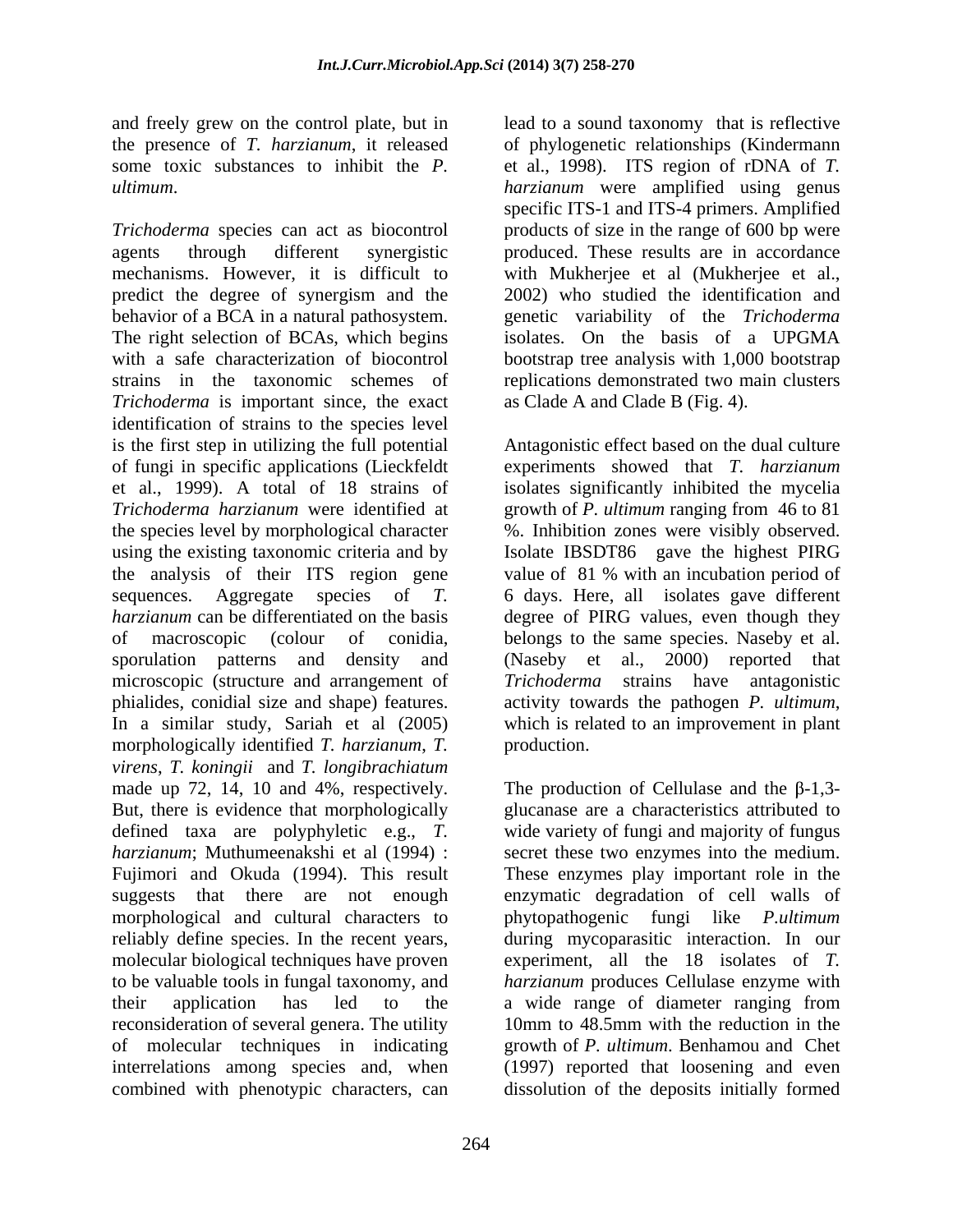between the invaginated plasma membrane indicates that large amounts of cellulytic enzymes are produced. It is clear that such 1994. host cell walls at sites of attempted completely degraded, and in most cases, compound was observed at 44%. The only some slightly labeled wall remnants were indicative of the formers presence of a when exposed to the non-volatile

The production of  $\beta$ -1,3-glucanases enzymes IBSDT86 with the production of non showed the reduction in the growth of *P.*  volatile compound was observed at 77.5%. *ultimum*. Strain IBSDT86 produced the Kexiang et al (2002) showed that the two highest β-1,3-glucanases activity with a strains of T88 (*T. harzianum*) and T95 (*T.* 82.5% zone diameter while strain T47 *atroviride*) produced non-volatile antibiotic produces least amount of this enzyme substances, which suppressed ability of the (50.5%). Benhamou and Chet (1997) reported a significant decrease in the labeling of *Pythium* cell wall while From this result, it was found IBSDT86 incubated with *T. harzianum.* They also observed that at an advanced stage of the *harzianum* isolate having highest antagonism (6-7days after inoculation), antagonistic activity against *P. ultimum* and labeling of *Pythium* cell walls with the  $\beta$ -1,3  $\qquad \qquad$  produced highest  $\beta$ -1,3-glucanase as well as disappeared and at that time the antagonist non-volatile compound when screened in *in*  sporulated abundantly. Screening for the *vitro* conditions. Thus it can be concluded enzymatic activity among the eighteen<br>isolates of *T. harzianum* showed that isolates of *T. harzianum* showed that production for the control of plant diseases IBSDT89 produced the highest Cellulase caused by *P. ultimum* as an alternative to the activity while T86 was the highest producer chemical pesticides.*T. harzianum* isolates

The growth of *P. ultimum* was inhibited when exposed to the trapped headspace of production of enzymatic activities, volatile compounds produced in the production of growth suppressive volatile presence of *T. harzianum* isolates. The and non-volatile compounds in the presence inhibition started after 24 hours and of pathogenic fungus *P. ultimum*. In increased until the end of the experiment conclusion, the biocontrol properties of *T.*  (i.e. 7 days). Inhibitory effect in the presence *harzianum* are isolates-specific, not species of headspace gases on agar Petri dishes indicated that the unidentified volatile substances suppressed the pathogenic fungus

and the host cell walls were often seen in above 70% inhibitory effect on the growth areas of *Trichoderma* penetration, as of *P. ultimum* mycelia in the presence of *T.*  exemplified by the deposits. This obviously *harzianum* isolates. These results are enzymes play a key role in breaching the compounds from *Trichoderma* spp impeded penetration. They reported that by 7 days pathogens on agar plates. The highest PIRG after inoculation, *Pythium* cells were value of isolate IBSDT89 due to volatile fungal cell. compounds produced by the *T. harzianum* of *P. ultimum*. None of the isolates shown consistent with the study of Doi and Mori which observed that the volatile the hyphal growth of compound was observed at growth of the *P. ultimum* was also inhibited when exposed to the non-volatile isolates. The highest PIRG value of isolate

of  $\beta$ -1,3-glucanase. The synergistic are very important to explore the synergistic growth of *Botryosphaeria berengeriana*. From this result, it was found IBSDT86 (Acc. No. JX518919) to be the best *T. harzianum* isolate having highest that the isolate IBSDT86 is ideal for mass effects of their mechanisms expressing based on *in vitro* dual culture technique, production of enzymatic activities, specific.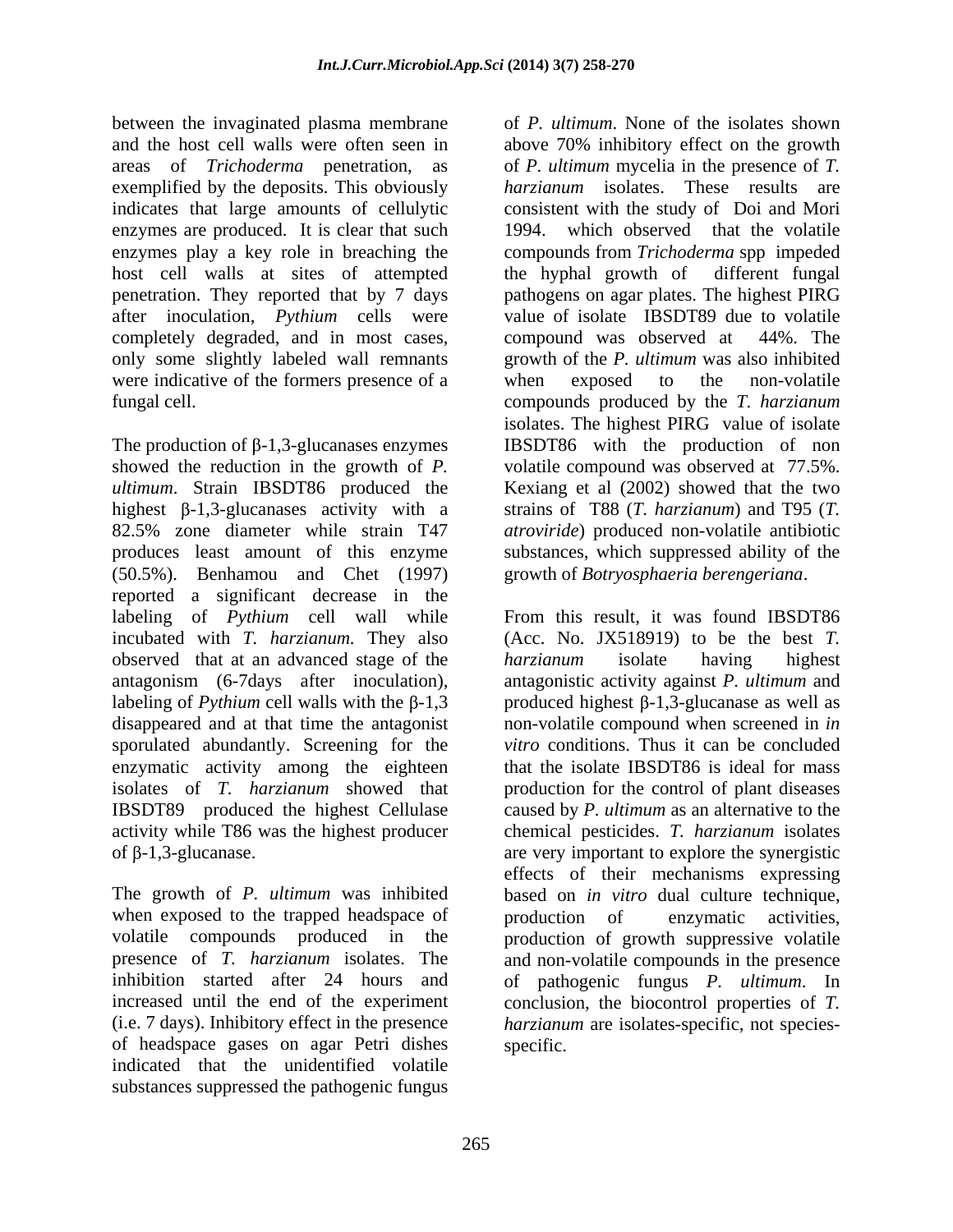| SL. Isolate                 | <i>Trchoderma</i> | GenBankA | <b>Source</b> |                      | <b>Geographical location</b>    |                |
|-----------------------------|-------------------|----------|---------------|----------------------|---------------------------------|----------------|
| No. Codes                   | strain            | ccession |               | Longitude            | Latitude                        | <b>Altitud</b> |
|                             |                   | No.      |               |                      |                                 | e(m)           |
| IBSD T1                     | T.harzianum       | JX518889 | -Soil         |                      | 93°56'10.2"E 24°47'52.1"N 787   |                |
| IBSD T11                    | T.harzianum       | JX518894 | – Soil        |                      | 93°37'46.0"E 24°49'58.6"N 785   |                |
| <b>IBSD T12</b> T.harzianum |                   | JX518895 | – Soil        |                      | 93°57'36.1''E 24°47'09.3''N 782 |                |
| <b>IBSD T17</b> T.harzianum |                   | JX518897 | – Soil        |                      | 93°56'16.9'E 24°32'8.7'N 760    |                |
| IBSD T40                    | T.harzianum       | JX518902 | -Soil         |                      | 93°46'03.0"E 24°38'57.3"N 792   |                |
| IBSD T47                    | T.harzianum       | JX518904 | - Soil        |                      | 93°47'23.2"E 24°40'36.5"N 785   |                |
| IBSD T54                    | T.harzianum       | JX465708 | – Soil        |                      | 93°45'45.2"E 24°37'42.1"N 816   |                |
| <b>IBSD T70</b> T.harzianum |                   | JX518909 | – Soil        |                      | 93°45'45.2"E 24°37'42.1"N 816   |                |
| <b>IBSD T74</b> T.harzianum |                   | JX518911 | – Soil        |                      | 93°45'41.9"E 24°36'54.3"N 814   |                |
| 10. IBSD T75 T.harzianum    |                   | JX518912 | – Soil        |                      | 93°45'54.2"E 24°35'03.01N 791   |                |
| 11. IBSD T77 T.harzianum    |                   | JX518913 | – Soil        |                      | 93°45'57.4"E 24°29'49.1"N 781   |                |
| 12. IBSD T86 T.harzianum    |                   | JX518919 | – Soil        |                      | 93°45'57.4"E 24°29'49.1"N 781   |                |
| 13. IBSD T89 T.harzianum    |                   | JX518920 | – Soil        |                      | 93°45'57.4"E 24°29'49.1"N 781   |                |
| 14. IBSD T100 T.harzianum   |                   | JX518924 | – Soil        | 94°02'433''E         | 25°04'387''N 823                |                |
| 15. IBSD T101 T.harzianum   |                   | JX518925 | Soil          | 94°02'319'E          | 25°04'319''N 820                |                |
| 16. IBSD T112 T.harzianum   |                   | JX518927 | – Soil        | $94^{\circ}35'01''E$ | $24^{\circ}29'0.1''N$ 2150      |                |
| 17. IBSD T137 T.harzianum   |                   | JX518930 | – Soil        |                      | 93°59'57.7''E 24°29'33.0''N 769 |                |
| 18. IBSD T142 T.harzianum   |                   | JX518931 | – Soil        |                      | 94°01'12.4" E 24°26'18.0" N 801 |                |
|                             |                   |          |               |                      |                                 |                |

**Table.1** *Trichoderma harzianum* strains along with their Accession nos. and Geographical location







Fig. 1 *Trichoderma* CFU Fig. 2. Colony of Fig. 3. Microscopic examination on TSM  $I$ richoaerma arzianum  $\sigma$ 1. narzianum a. 119 pila, 0. Fig. 3. Microscopic examination Fig. 2. Colony of of *T. harzianum*. a. Hypha, b. Conidiophore , c. Phialide *Trichoderma arzianum* on PDA medium Conidiophore, c. Phialide



Fig. 5. Coiling and penetration of *P. ultimum* hyphae by *T. harzianum*. a. *P. ultimum*, b. *T. harzianum.*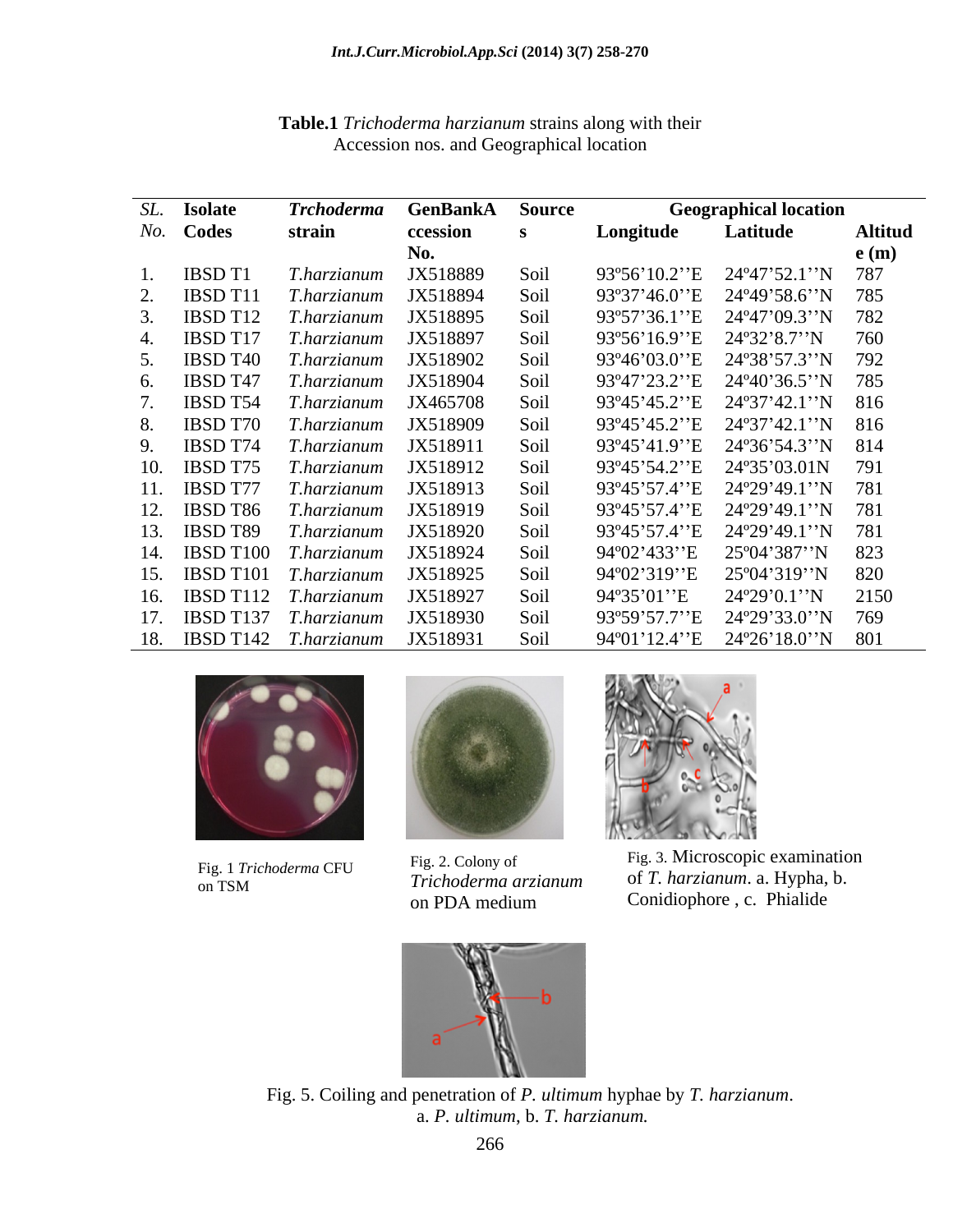| SL.No         | T.harzianum     | T. harzianum against        | Production of secondary metabolites |                            |  |
|---------------|-----------------|-----------------------------|-------------------------------------|----------------------------|--|
|               | strains         | $P.$ ultimum $(\%)$         | Volatile $(\%)$                     | Nonvolatile $(\%)$         |  |
|               | <b>IBSD T1</b>  | $70.5^{\text{cde}} \pm 0.5$ | $41^b \pm 1$                        | $5.5^{\rm g} \pm 1.5$      |  |
| 2.            | IBSD T11        | $74.5bcd \pm 0.5$           | $26.5^{\text{de}} \pm 0.5$          | $41.5^{\rm i} \pm 1.5$     |  |
| 3.            | IBSD T12        | $70^{\rm cde}\pm0.5$        | $34^c \pm 1$                        | $69^{\text{de}} \pm 1$     |  |
| 4.            | IBSD T17        | $70.5^{\text{cde}} \pm 0.5$ | $41^b \pm 1$                        | $33.5^{\rm j} \pm 1.5$     |  |
| 5.            | <b>IBSD T40</b> | $64.5$ efgh $\pm 0.5$       | $16.5^{\text{hi}} \pm 4.5$          | $41^1 \pm 1$               |  |
| 6.            | IBSD T47        | $67.5^{\text{deg}} \pm 2.5$ | $15^{\text{hij}} \pm 1$             | $65.5^e \pm 0.5$           |  |
| 7.            | IBSD T54        | $46.5^{\rm i} \pm 3.5$      | $21^{fg} \pm 1$                     | $26^{1} \pm 1$             |  |
| 8.            | <b>IBSD T70</b> | $61^{gh} \pm 1$             | $22.5^{\text{ef}} \pm 0.5$          | $55^{\rm g} \pm 1$         |  |
| 9.            | IBSD T74        | $57.5^{\rm h} \pm 4.5$      | $12.5^{\rm i} \pm 2.5$              | $61^f \pm 1$               |  |
| 10.           | IBSD T75        | $71.5^{\text{cde}} \pm 6.5$ | $43.5^b \pm 1.5$                    | $70.5^{\text{cd}} \pm 2.5$ |  |
| 11.           | <b>IBSD T77</b> | $71^{\text{cde}} \pm 1$     | $30.5^{\text{cd}} \pm 1.5$          | $71.5^{\text{cd}} \pm 1.5$ |  |
| 12.           | IBSD T86        | $81^{ab} \pm 1$             | $33.5^{\circ} \pm 1.5$              | $77.5^b \pm 2.5$           |  |
| 13.           | IBSD T89        | $73.5^{bcd} \pm 1.5$        | $44^b \pm 1$                        | $70.5^{\text{cd}} \pm 2.5$ |  |
| 14.           | IBSD T100       | $61.5^{\text{fgh}} \pm 1.5$ | $12^{g_1} \pm 1$                    | $74.5^{bc} \pm 1.5$        |  |
| 15.           | IBSD T101       | $69^{\text{cdfg}} \pm 1$    | $14^{hi} \pm 1$                     | $56^{\circ} \pm 1$         |  |
| 16.           | IBSD T112       | $73^{bc} \pm 2$             | $19^{\text{fgh}} \pm 2$             | $47^{\rm h}_{\pm}$ 1       |  |
| 17.           | IBSD T137       | $47.5^{\rm i} \pm 2.5$      | $11.5^{ij}$ ± 1.5                   | $31^{jk}+1$                |  |
| 18.           | IBSD T142       | $74^{j} \pm 2$              | $11^{j} \pm 1$                      | $29^{kl} \pm 1$            |  |
| 19.           | <b>CONTROL</b>  | $85^a \pm 0$                | $80^a \pm 0$                        | $80^a \pm 1$               |  |
| $LSD(P=0.05)$ |                 | 0.999                       | 0.003                               | 0.652                      |  |

**Table.2** PIRG value of sixteen isolates of *T. harzianum* against *P. ultimum* by dual culture assay and by production of volatile and non-volatile secondary metabolites.

**\***Values followed by the same letter in each column do not differ significantly.



Fig.6 Graph showing the Cellulases and  $\beta$ -1,3 glucanases activities exhibited by the eighteen *T. harzianum strains*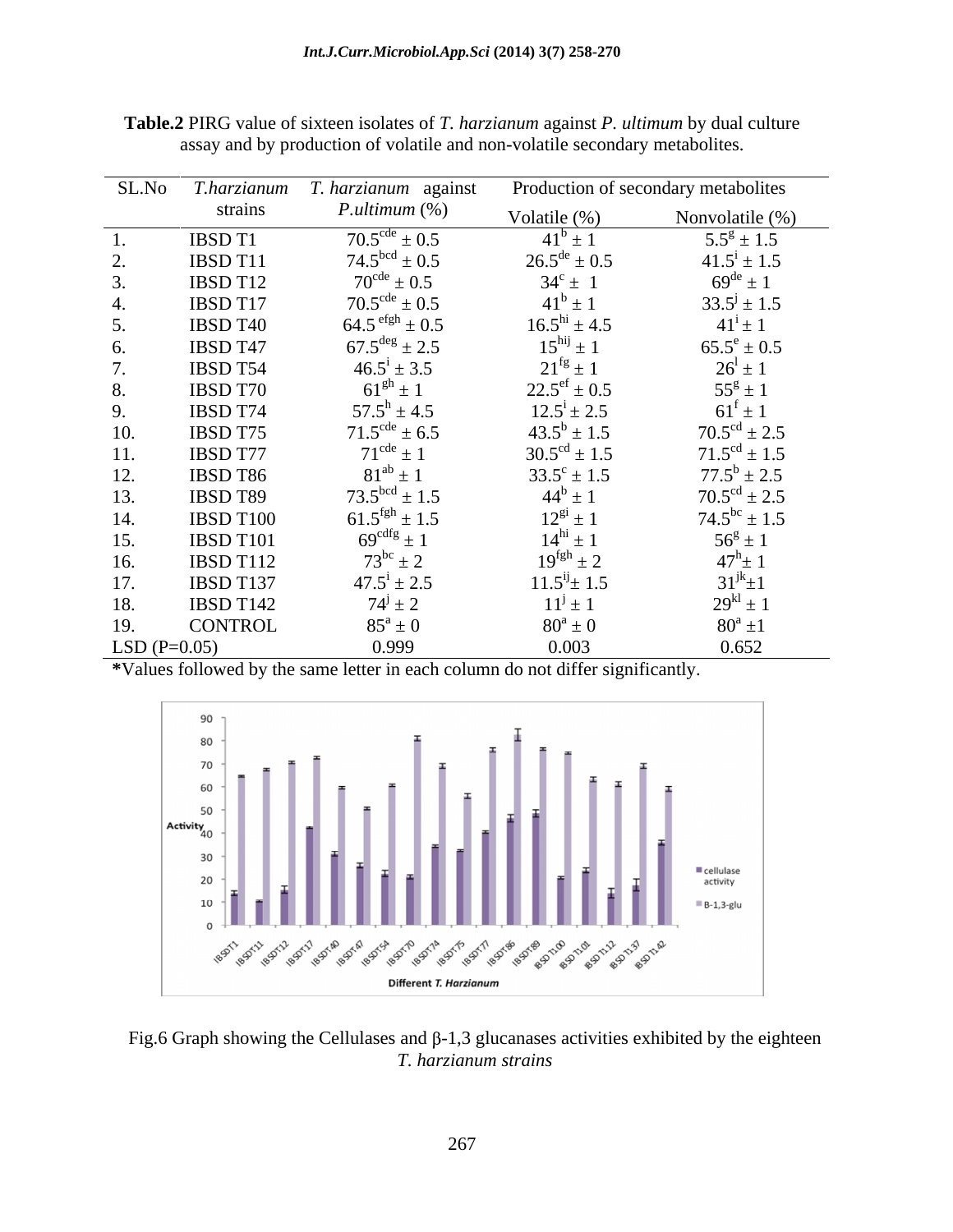

Fig.4 Phylogenetic tree of the 18 *T. harzianum* strains

## **Acknowledgements**

We thank to Department of  $\frac{\text{square or antimomial storage and}}{\text{colubilized cell well (1.2) (1.6) R}}$ Biotechnology, Government of India for giving financial support during this study.<br>Dennis, C., Webster, J. 1971A.

- Benhamou, N., Chet, I. 1997. Cellular and Molecular mechanisms involved in *Irans BI*. Mycol. Soc. 37: 41–48.<br>the interestion between *Trichodorma* Dennis, C., Webster, J. 1971b. the interaction between *Trichoderma*
- Blaschek, W., Kasbaue, R, J., Kraus, J., Mycol. Soc. 57: 25–39.<br>
Franz G. 1002, Puthium Doi, S., Yamada, A., Mori, M. 1994. *aphanidermatum*: culture, cell wall

composition and isolation and structure of antitumour storage and solubilized cell-wall  $(1,3)$ ,  $(1,6)$   $\beta$ -Dglucans. Carboh*.* Res. 231: 293-307.

- **References** Antagonistic properties of species Dennis, C., Webster, J. 1971A. groups of *Trichoderma* II. Production of volatile antibiotics. *Trans Br. Mycol. Soc. 57: 41-48.* 
	- *harzianum* and *Pythium ultimum*. Antagonistic properties of species<br>Appl. Environ. Microbiol., 2095-<br>Appl. Environ. Microbiol., 2095-2099. of non-volatile antibiotics. Trans Br. Dennis, C., Webster, J. 1971b. Antagonistic properties of species groups of *Trichoderma* I, production Mycol. Soc. 57: 25–39.
	- Franz, G. 1992. *Pythium*  Doi, S., Yamada, A., Mori, M. 1994. Antifungal properties of metabolites produced by *Trichoderma* isolates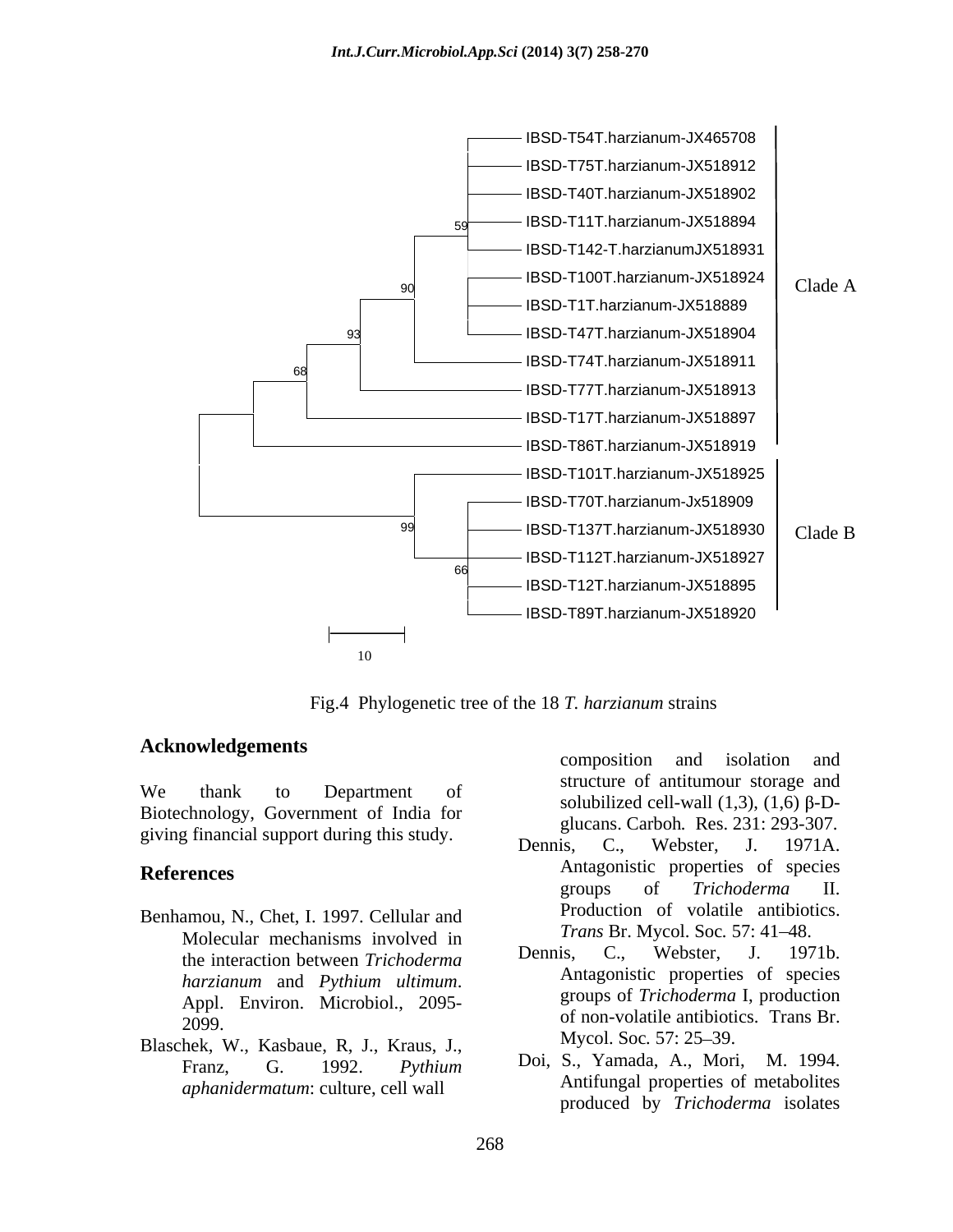against wood decay fungi. Mat.Org*.*

- EL-katatny, M.H., Gudelj, M., Robra,
- Evans, H.C., Holmes, K.A.,Thomas, S. E. 2003. Endophytes and mycoparasites tree, *Theobroma gileri*, in Ecuador
- Felsenstein, J.1985. Confidence limits on phylogenies: an approach using the
- Fujimori, F., Okuda, T. 1994. strains in microbial screening. 1
- Gams, W., Meyer, W. 1998. What exactly
- Harman, G.E., Kubicek, C.P. 1998. Enzyme Biol. Control. Commerc. Curr. Sci. 83: 372-374.<br>Appl. 2: 153–171. Muthumeenakshi, S., Mills, P.R., Brown,
- Kamala, T.H., Indira, S., Thingnam, G., A.E., Seaby, D.A. 1994. Manipur using in-silico analysis. Bioinf. 9(2): 106-111. 140: 769-777.
- Kasana, R.C., Salwan, R., Dhar, H., Dutt,

from showdust media of edible fungi cellulases on agar plates using gram's iodine. Curr. Microbiol. 57, 503-507.

- 28: 143-151. Kexiang, G., Xiaoguang, L., Yonghong, K.H., Elnaghy, M.A., Gubitz, G.M. Potential of Trichoderma harzianum 2001. Characterization of a chitinase  $\qquad$  and  $T$ . atroviride to control and an endo-b-1,3-glucanase from Botryosphaeria berengeriana f sp. *Trichoderma harzianum*, Rifai T24 *piricola*, the cause of apple ring rot. involved in control of the Phytopathol., 150: 271-276. L., Tianbo, Z., Shuliang, W. 2002. Potential of *Trichoderma harzianum* and *T. atroviride* to control *Botryosphaeria berengeriana* f sp. Phytopathol*.,* 150: 271-276.
- phytopathogen *Sclerotium rolfsii*. Kindermann, J., EL-ayouti, Y., Gary, J.S., Appl. Microbiol. Biotechnol., 56: Kubicek, P.C. 1998. Phylogeny of 137 143. the genus *Trichoderma* based on associated with an indigenous forest rDNA cluster. Fungal Gent. Biol., Kindermann, J., EL-ayouti, Y., Gary, J.S., Kubicek, P.C. 1998. Phylogeny of sequence analysis of the Internal transcribed spacer region 1 of the 24: 298-309.
- and a preliminary assessment of their Lieckfeldt, E., Samuels, G.J., Helgard, potential as biocontrol agents of H.I., Petrini, O. 1999. A cocoa disease. Mycol. Res. 2: 49- 160. perspective of *Trichoderma viride*: is H.I., Petrini, O. 1999. A morphological and molecular it one or two species? *Appl. Environ.* Microbiol*.* 65 2418-2428.
- bootstrap. Evolt.*,* 39: 783-791. Miranda, L.K., Michael, B., Kam, T.L., Application of the random amplified Characterization of some efficient polymorphic DNA using the cellulase producing bacteria isolated polymerase chain reaction for efficient elimination of duplicate fertilizers. Int. J. Biochem. Mol. Wensheng, Q. 2011. Characterization of some efficient from paper metl sludges and organic Biol*.* 2(2): 146-154.
- Fungi. J. antibiot*.* 47: 173-182. Mukherjee, P. K., Verma, A., Latha, J. is *Trichoderma harzianum* Rifai? Mycologia*,* 90: 904-915. Indian type culture collection - a *Trichoderma* and *Gliocladium*: economically importance fungi. 2002. PCR fingerprinting of some *Trichoderma* isolates from two need for re-identification of these Curr. Sci. 83: 372-374.
- Somkuwar, B.G. 2013. Genetic diversity and species pattern of among *Trichoderma hargianum Trichoderma* and *Hypocrea* in Muthumeenakshi, S., Mills, P.R., Brown, A.E., Seaby, D.A. 1994. Intraspecific molecular variation among *Trichoderma harzianum* isolates colonizing mushroom compost in British Isles. Microbiol. 140: 769-777.
- S., Gulati, A. 2008. A rapid and easy 2000. Effect of biocontrol strains of method for the detection of microbial *Trichoderma* on plant growth, Naseby, D.C., Pascual, J.A., Lynch, J.M. 2000. Effect of biocontrol strains of *Trichoderma* on plant growth,